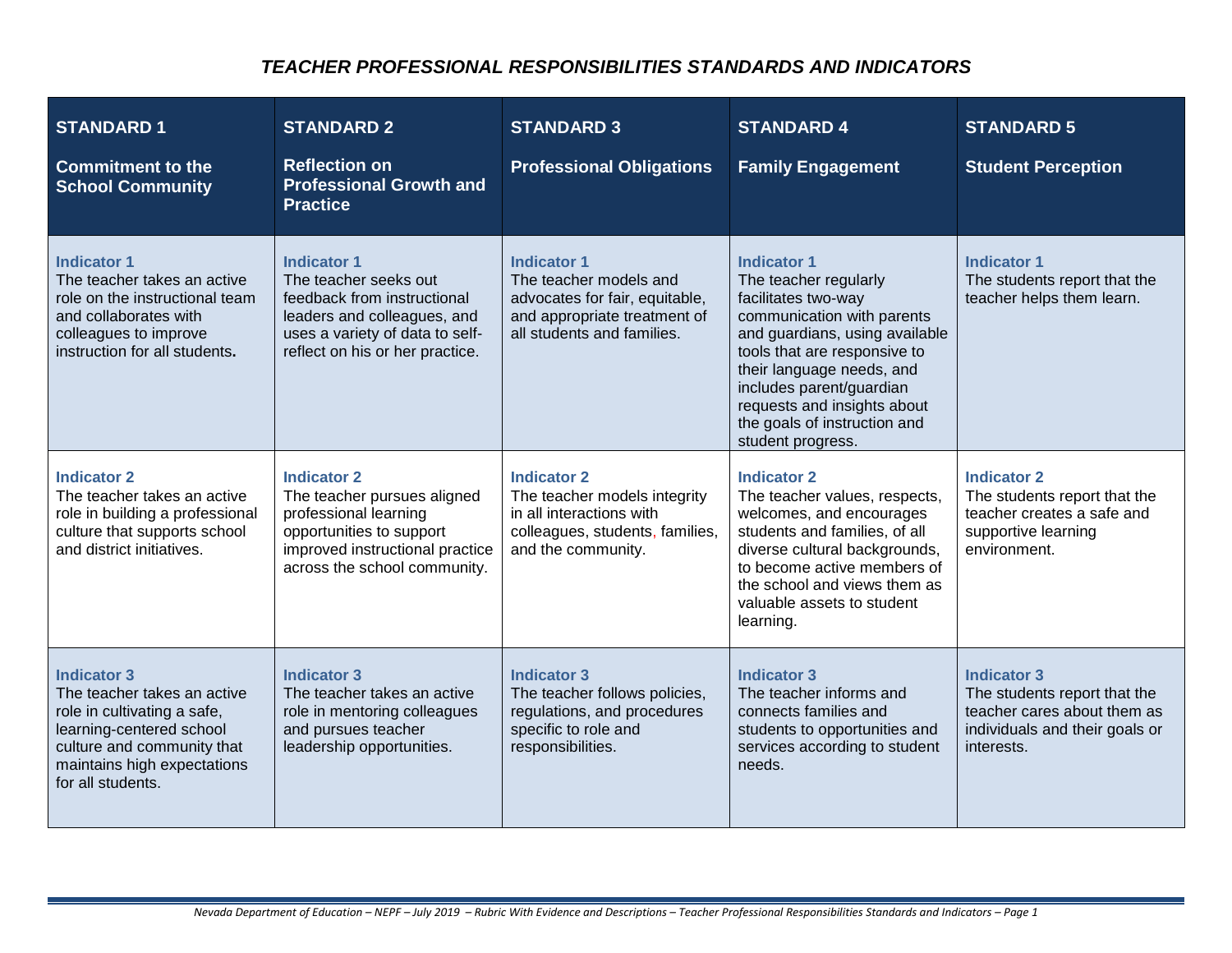# **STANDARD 1: COMMITMENT TO THE SCHOOL COMMUNITY**

| <b>What Teachers Need to</b><br><b>Demonstrate</b>                                                                                                                                          | <b>Mandatory Evidence</b><br><b>Sources of Professional</b><br><b>Responsibilities</b>                        | <b>Confirmatory Evidence</b><br><b>Sources of Professional</b><br><b>Responsibilities</b> | <b>Description/Notes</b>                                                                                                                                                                                                                                                                                                                                                                                                                                                  |
|---------------------------------------------------------------------------------------------------------------------------------------------------------------------------------------------|---------------------------------------------------------------------------------------------------------------|-------------------------------------------------------------------------------------------|---------------------------------------------------------------------------------------------------------------------------------------------------------------------------------------------------------------------------------------------------------------------------------------------------------------------------------------------------------------------------------------------------------------------------------------------------------------------------|
| <b>Indicator 1</b><br>The teacher takes an active role on the<br>instructional team and collaborates with<br>colleagues to improve instruction for all<br>students.                         | Direct evaluator<br>$\bullet$<br>observation<br>One confirmatory item<br>from Confirmatory<br>evidence source | Teacher notes<br>Teacher pre/post<br>conference<br>Student data                           | Actively engages in collaborative and reflective<br>practices with others to improve instructional<br>practices<br>Participates in grade-level, departmental,<br>and/or professional learning communities<br>Mentors other teachers in formal/informal<br>settings<br>Participates in Confirmatory or required<br>professional development opportunities                                                                                                                  |
| <b>Indicator 2</b><br>The teacher takes an active role in<br>building a professional culture that<br>supports school and district initiatives.                                              | Direct evaluator<br>$\bullet$<br>observation<br>One confirmatory item<br>from Confirmatory<br>evidence source | Teacher notes<br>$\bullet$<br>Teacher pre/post<br>conference<br>Student data<br>$\bullet$ | Dedicates time and energy to district/school<br>initiatives (i.e., reduction in student<br>absenteeism, increase in graduation rate,<br>expanding "reading across curriculum"<br>program)<br>Consistently supports the School Improvement<br>$\bullet$<br>Plan initiatives through planning, instruction,<br>assessment and monitoring practices                                                                                                                          |
| <b>Indicator 3</b><br>The teacher takes an active role in<br>cultivating a safe, learning-centered<br>school culture and community that<br>maintains high expectations for all<br>students. | Direct evaluator<br>$\bullet$<br>observation<br>One confirmatory item<br>from Confirmatory<br>evidence source | Teacher notes<br>Teacher pre/post<br>$\bullet$<br>conference<br>Student data              | Creates an atmosphere that fosters students<br>using others as sources of knowledge, listening<br>to, and showing respect for others'<br>contributions<br>Promotes positive, interpersonal relationships<br>$\bullet$<br>among students and staff<br>Emphasizes pride in self, school, and<br>community<br>Models high personal and professional<br>standards<br>Demonstrates, maintains, and reinforces high<br>academic and behavioral expectations for all<br>students |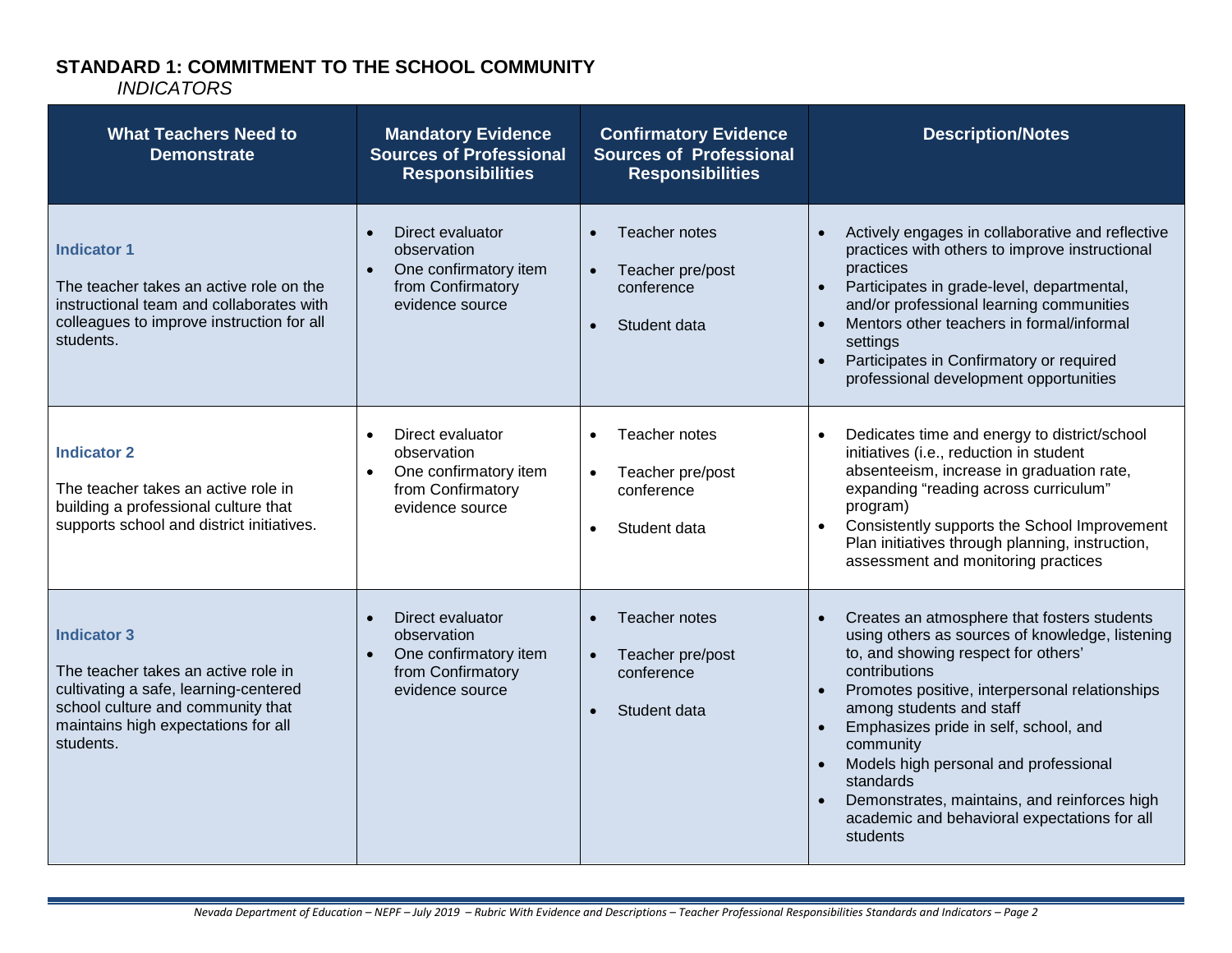#### **STANDARD 1: COMMITMENT TO THE SCHOOL COMMUNITY**  *PERFORMANCE LEVELS*

| <b>Indicator 1</b><br>The teacher takes an active role on the<br>instructional team and collaborates with<br>colleagues to improve instruction for all<br>students.                                                                                                                              | <b>Indicator 2</b><br>The teacher takes an active role in<br>building a professional culture that<br>supports school and district initiatives.                                                                     | <b>Indicator 3</b><br>The teacher takes an active role in cultivating a<br>safe, learning-centered school culture and<br>community that maintains high expectations for<br>all students.                                                                                                                                                                                                                                                           |
|--------------------------------------------------------------------------------------------------------------------------------------------------------------------------------------------------------------------------------------------------------------------------------------------------|--------------------------------------------------------------------------------------------------------------------------------------------------------------------------------------------------------------------|----------------------------------------------------------------------------------------------------------------------------------------------------------------------------------------------------------------------------------------------------------------------------------------------------------------------------------------------------------------------------------------------------------------------------------------------------|
| Level 4<br>Teacher continually takes a visibly active role in<br>driving instructional improvement in the school,<br>leading collaborative groups around instructional<br>practice to ensure that students are participating<br>in instructional activities that meet their individual<br>needs. | <b>Level 4</b><br>Teacher supports school leadership in cultivating<br>and modeling a professional culture and takes a<br>leadership role in implementing district and<br>school initiatives.                      | <b>Level 4</b><br>Teacher takes a facilitator role when he or she<br>collaborates with other teachers, administrators, and the<br>community to ensure that all students are in a safe and<br>caring learning environment. The teacher facilitates<br>building collective responsibility among all school staff<br>regarding high academic and behavioral expectations for<br>all students.                                                         |
| Level 3<br>Teacher collaborates with colleagues about<br>improving instructional practice to ensure that<br>students are participating in instructional activities<br>that meet their individual needs.                                                                                          | <b>Level 3</b><br>Teacher participates in building and modeling a<br>professional culture within the school and fully<br>supports implementing district and school<br>initiatives                                  | Level 3<br>Teacher adequately participates in and collaborates with<br>other teachers and administrators and the community in<br>creating a safe and caring learning environment. The<br>teacher takes individual and shared responsibility for<br>demonstrating appropriately high academic and<br>behavioral expectations for all students.                                                                                                      |
| Level 2<br>Teacher collaborates minimally with colleagues<br>about improving instructional practice.                                                                                                                                                                                             | Level 2<br>Teacher minimally participates in building and<br>modeling a professional culture within the school<br>and/or inadequately supports implementing<br>district and school initiatives.                    | Level <sub>2</sub><br>Teacher minimally participates in and/or collaborates with<br>others in sustaining a safe and caring learning<br>environment. The teacher takes full individual but limited<br>shared responsibility for demonstrating high academic<br>and behavioral expectations for students, or takes<br>individual and shared responsibility for demonstrating<br>high academic and behavioral expectations for only some<br>students. |
| Level 1<br>Teacher does not or rarely collaborates with<br>colleagues about improving instructional practice.                                                                                                                                                                                    | Level 1<br>Teacher does not or rarely participates in building<br>or modeling a professional culture within the<br>school and does not support or rarely supports<br>implementing district and school initiatives. | Level 1<br>Teacher does not or rarely participates in or collaborates<br>with others in sustaining a safe and caring learning<br>environment. The teacher takes only limited individual<br>responsibility and no shared responsibility for<br>demonstrating high academic and behavioral<br>expectations for students.                                                                                                                             |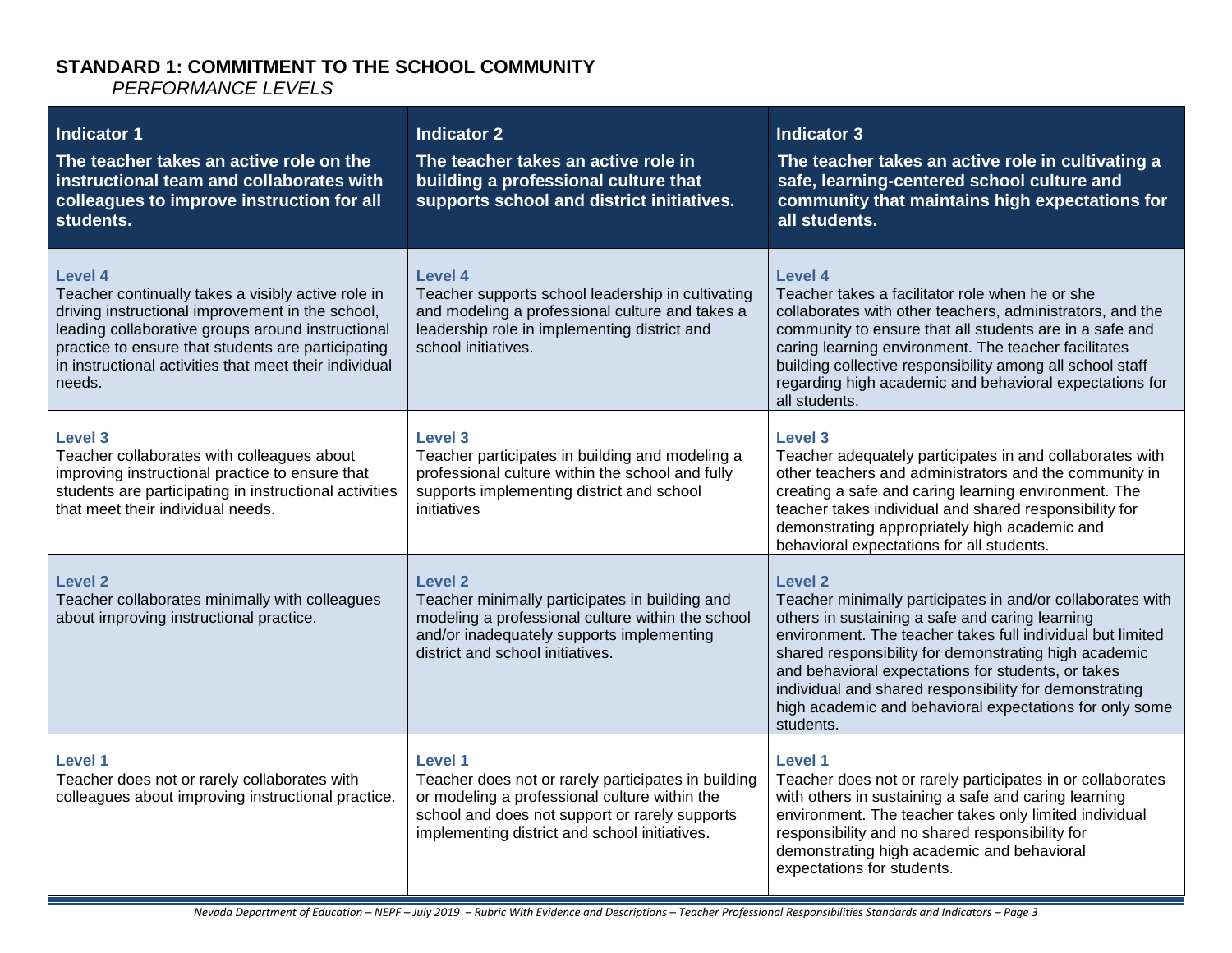## **STANDARD 2: REFLECTION ON PROFESSIONAL PRACTICE AND GROWTH**

| <b>What Teachers Need to</b><br><b>Demonstrate</b>                                                                                                                          | <b>Mandatory Evidence</b><br><b>Sources of Professional</b><br><b>Responsibilities</b>                                     | <b>Confirmatory Evidence</b><br><b>Sources of Professional</b><br><b>Responsibilities</b>                                                                                                  | <b>Description/Notes</b>                                                                                                                                                                                                                                                                                                                                                                                                                                                                            |
|-----------------------------------------------------------------------------------------------------------------------------------------------------------------------------|----------------------------------------------------------------------------------------------------------------------------|--------------------------------------------------------------------------------------------------------------------------------------------------------------------------------------------|-----------------------------------------------------------------------------------------------------------------------------------------------------------------------------------------------------------------------------------------------------------------------------------------------------------------------------------------------------------------------------------------------------------------------------------------------------------------------------------------------------|
| <b>Indicator 1</b><br>The teacher seeks out feedback from<br>instructional leaders and colleagues,<br>and uses a variety of data to self-reflect<br>on his or her practice. | Direct evaluator<br>$\bullet$<br>observation<br>$\bullet$<br>One confirmatory item<br>from Confirmatory<br>evidence source | Teacher notes<br>$\bullet$<br>Teacher pre/post<br>$\bullet$<br>conference<br><b>Teacher Professional</b><br>$\bullet$<br><b>Growth Plan</b>                                                | Participates in peer observations and reflection<br>Integrates analyses of student achievement<br>data to assess effectiveness of instruction and<br>to modify instruction based on data<br>Models self-reflection in discussions with<br>instructional leaders and colleagues<br>Examines student work with colleagues to<br>$\bullet$<br>analyze and adjust instruction<br>Seeks the feedback of colleagues and is open<br>to applying advise or suggestions to his/her<br>instructional practice |
| <b>Indicator 2</b><br>The teacher pursues aligned<br>professional learning opportunities to<br>support improved instructional practice<br>across the school community.      | Direct evaluator<br>$\bullet$<br>observation<br>One confirmatory item<br>$\bullet$<br>from Confirmatory<br>evidence source | Teacher notes<br>$\bullet$<br>Teacher pre/post<br>$\bullet$<br>conference<br><b>Teacher Professional</b><br>$\bullet$<br><b>Growth Plan</b>                                                | Participates in ongoing professional<br>$\bullet$<br>development to promote effectiveness in<br>curriculum development, delivery and<br>evaluation, classroom management and<br>teaching skills<br>Applies research, knowledge, and skills from<br>$\bullet$<br>professional development opportunities to<br>improve practice<br>Shares current educational research and best<br>$\bullet$<br>practices with colleagues                                                                             |
| <b>Indicator 3</b><br>The teacher takes an active role in<br>mentoring colleagues and pursues<br>teacher leadership opportunities.                                          | Direct evaluator<br>$\bullet$<br>observation<br>One confirmatory item<br>$\bullet$<br>from Confirmatory<br>evidence source | Teacher notes<br>$\bullet$<br>Teacher pre/post<br>$\bullet$<br>conference<br><b>Cooperative Teacher</b><br>Professional Growth Plan<br>$\bullet$<br>Mentee/evaluator Dialogue<br>$\bullet$ | Serves as a cooperating teacher for pre-service<br>teachers and/or mentors new teachers<br>Participates in and/or takes a leadership role in<br>$\bullet$<br>professional development activities,<br>committees, or school-level decision making<br>Participates in district-wide advisory groups and<br>$\bullet$<br>professional organizations<br>Participates in the development and<br>$\bullet$<br>implementation of local school improvement<br>goals                                         |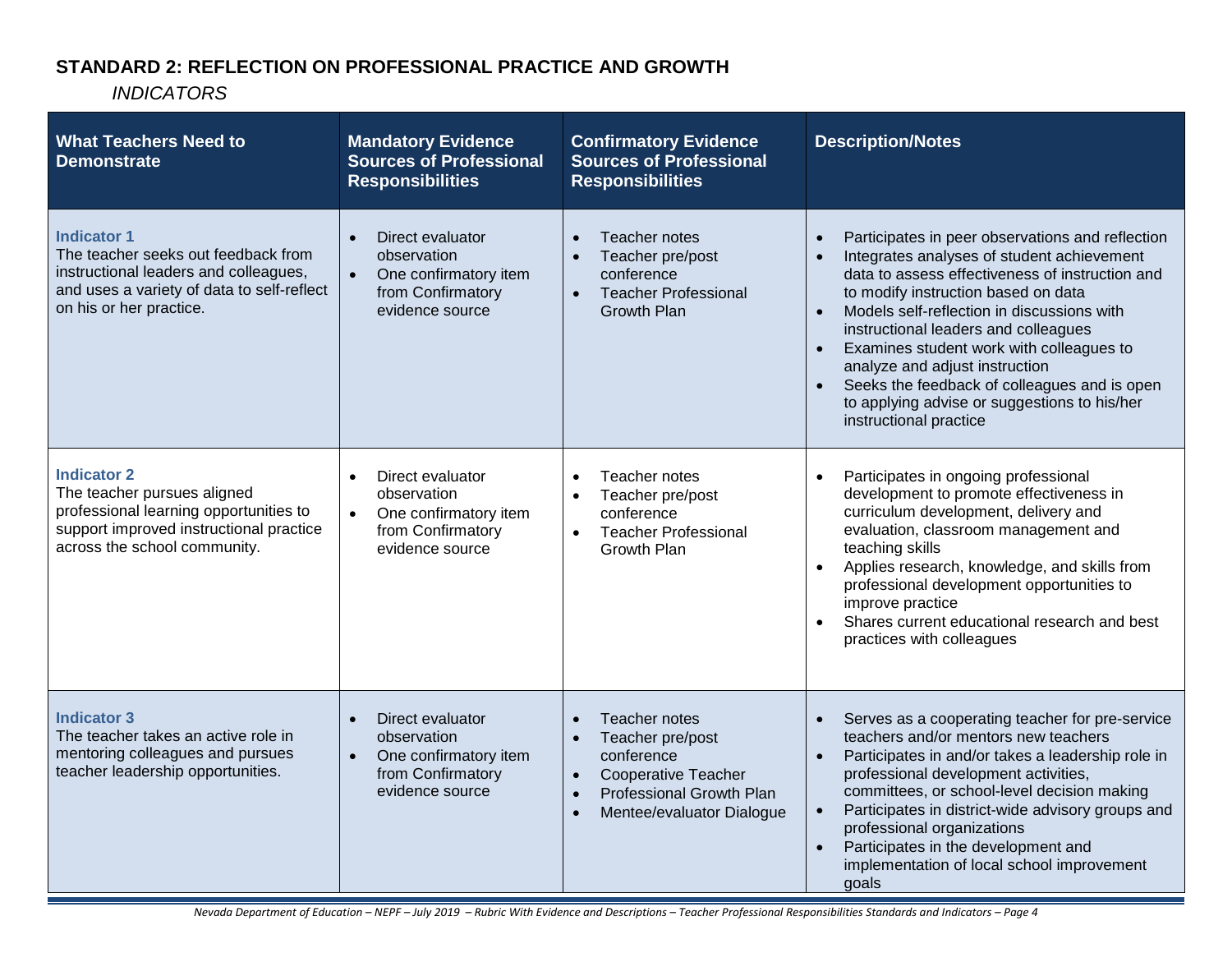### **STANDARD 2: REFLECTION ON PROFESSIONAL PRACTICE AND GROWTH**

*PERFORMANCE LEVELS*

| <b>Indicator 1</b><br>The teacher seeks out feedback from<br>instructional leaders and colleagues, and<br>uses a variety of data to self-reflect on his<br>or her practice.                                                                                                                                                                                                                                 | <b>Indicator 2</b><br>The teacher pursues aligned professional<br>learning opportunities to support improved<br>instructional practice across the school<br>community.                                                                                                                         | <b>Indicator 3</b><br>The teacher takes an active role in<br>mentoring colleagues and pursues teacher<br>leadership opportunities.                                                                                                                                                                                          |
|-------------------------------------------------------------------------------------------------------------------------------------------------------------------------------------------------------------------------------------------------------------------------------------------------------------------------------------------------------------------------------------------------------------|------------------------------------------------------------------------------------------------------------------------------------------------------------------------------------------------------------------------------------------------------------------------------------------------|-----------------------------------------------------------------------------------------------------------------------------------------------------------------------------------------------------------------------------------------------------------------------------------------------------------------------------|
| Level 4<br>Teacher is highly self-reflective, frequently seeking<br>feedback from instructional leaders and colleagues,<br>using multiple data points to assess the<br>effectiveness of instruction, and modifying<br>instruction based on those data. The teacher<br>models self-reflection for colleagues and facilitates<br>group reflective activities using multiple data<br>sources, with colleagues. | Level 4<br>Teacher facilitates school- and/or district-level<br>professional learning across the school community<br>in order to improve instructional practices, and<br>seeks out and participates in a variety of<br>professional learning opportunities, applying them in<br>the classroom. | Level 4<br>Teacher actively pursues and maintains complex<br>mentoring relationships (formal or informal) as a<br>mentor (e.g. pre-service cooperating teacher). The<br>teacher frequently seeks out teacher leadership<br>opportunities and supports and models for<br>colleagues to develop their leadership skills.      |
| <b>Level 3</b><br>Teacher is adequately self-reflecting, obtaining<br>feedback from instructional leaders and/or<br>colleagues, and using those data to assess and<br>modify instruction.                                                                                                                                                                                                                   | <b>Level 3</b><br>Teacher seeks out and participates in aligned<br>professional learning opportunities to improve<br>instructional performance, applying those<br>professional learning experiences in the classroom.                                                                          | <b>Level 3</b><br>Teacher actively seeks out opportunities to engage<br>with colleagues as both a mentor and mentee (e.g.<br>pre-service cooperating teacher), maintaining at<br>least one mentoring role (formal or informal). The<br>teacher seeks out leadership opportunities in order<br>to develop leadership skills. |
| <b>Level 2</b><br>Teacher is inadequately self-reflective, seeking<br>feedback from instructional leaders and/or<br>colleagues, but not using the data to modify<br>instruction in the way the data represents.                                                                                                                                                                                             | <b>Level 2</b><br>Teacher participates in required professional<br>learning opportunities to improve instructional<br>performance but shows minimal evidence of<br>applying those professional learning experiences in<br>the classroom.                                                       | <b>Level 2</b><br>Teacher maintains a passive role as a mentor or<br>mentee (formal or informal), showing little<br>engagement in the process. The teacher<br>demonstrates minimal interest and skill in<br>leadership.                                                                                                     |
| <b>Level 1</b><br>Teacher is rarely self-reflective. The teacher does<br>not or rarely seeks out or uses feedback from<br>instructional leaders or colleagues to modify<br>instruction.                                                                                                                                                                                                                     | <b>Level 1</b><br>Teacher minimally participates in professional<br>learning opportunities, rarely appears actively<br>engaged during professional learning, and rarely<br>applies learning experiences in the classroom.                                                                      | <b>Level 1</b><br>Teacher does not or rarely seeks out or maintains<br>any role as a mentor or mentee (formal or informal)<br>and shows neither interest nor skill in leadership.                                                                                                                                           |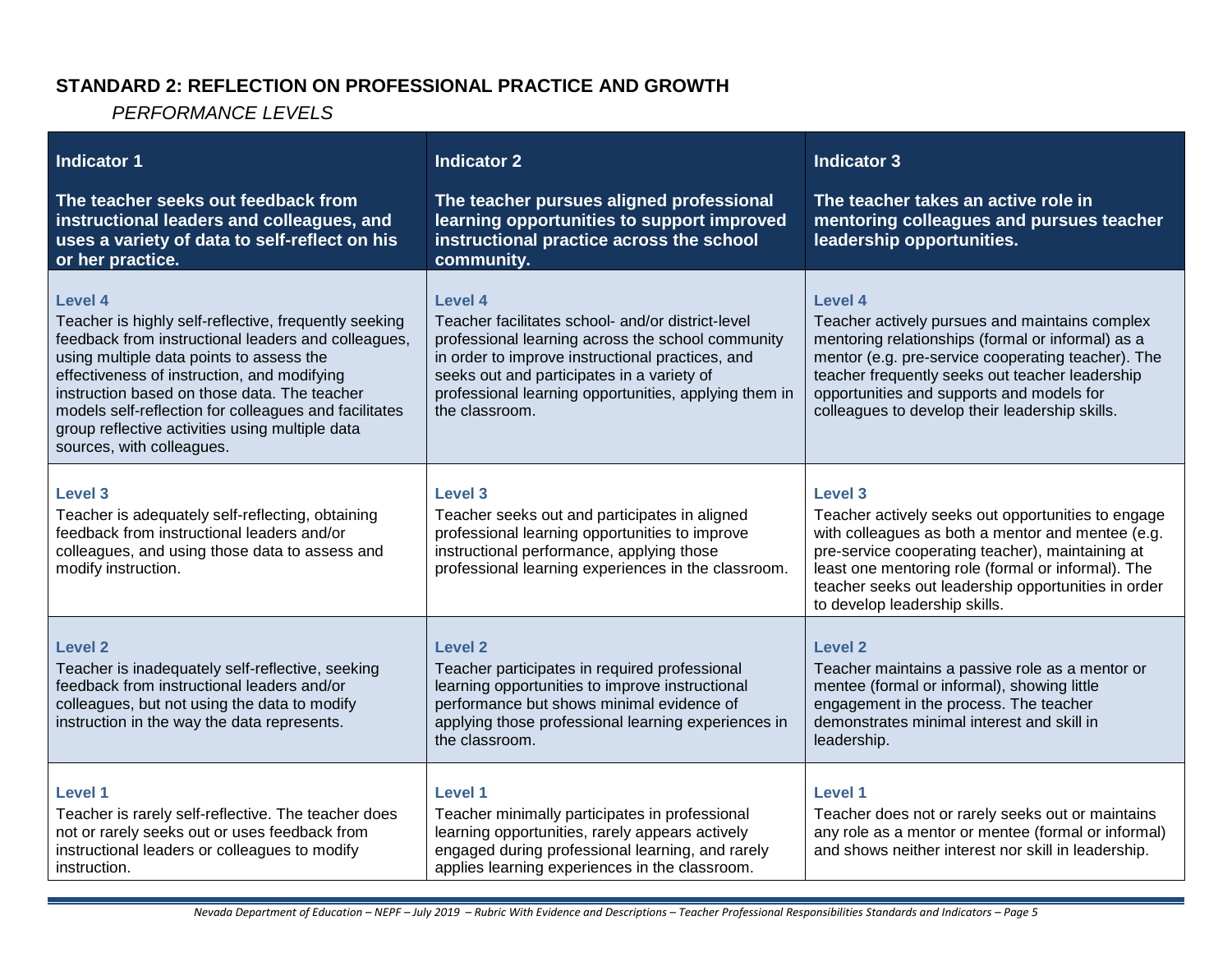### **STANDARD 3: PROFESSIONAL OBLIGATIONS**

| <b>What Teachers Need to</b><br><b>Demonstrate</b>                                                                                       | <b>Mandatory Evidence Sources of</b><br><b>Professional Responsibilities</b>                                         | <b>Confirmatory Evidence Sources</b><br>of Professional Responsibilities                                                | <b>Description/Notes</b>                                                                                                                                                                                                                                                                                                               |
|------------------------------------------------------------------------------------------------------------------------------------------|----------------------------------------------------------------------------------------------------------------------|-------------------------------------------------------------------------------------------------------------------------|----------------------------------------------------------------------------------------------------------------------------------------------------------------------------------------------------------------------------------------------------------------------------------------------------------------------------------------|
| <b>Indicator 1</b><br>The teacher models and advocates for<br>fair, equitable and appropriate<br>treatment of all students and families. | Direct evaluator observation<br>$\bullet$<br>One confirmatory item from<br>Confirmatory evidence source              | <b>Teacher notes</b><br>$\bullet$<br>Teacher pre/post conference<br>$\bullet$<br>Family/community feedback<br>$\bullet$ | Is cognizant of the need for<br>equitable treatment of all students,<br>including those with disabilities or<br>other special needs; meets the<br>individual learning needs of<br>students and assists each student<br>to maximize his or her learning<br>outcome<br>Utilizes appropriate resources to<br>address issues of inequality |
| <b>Indicator 2</b><br>The teacher models integrity in all<br>interactions with colleagues, students,<br>families, and the community.     | Direct evaluator observation<br>$\bullet$<br>One confirmatory item from<br>$\bullet$<br>Confirmatory evidence source | Teacher notes<br>$\bullet$<br>Teacher pre/post conference<br>$\bullet$<br>Family/community feedback<br>$\bullet$        | Demonstrates the highest<br>standards of professional<br>behavior, exercises professional<br>judgment, and acts in a courteous<br>and sensitive manner when<br>interacting with students, parents<br>or guardians, staff and the<br>community                                                                                          |
| <b>Indicator 3</b><br>The teacher follows policies,<br>regulations, and procedures specific to<br>role and responsibilities.             | Direct evaluator observation<br>$\bullet$<br>One confirmatory item from<br>$\bullet$<br>Confirmatory evidence source | Teacher notes<br>$\bullet$<br>Teacher pre/post conference<br>$\bullet$<br><b>Teacher files</b><br>$\bullet$             | Possesses a thorough knowledge<br>of and complies with all<br>district/school policies,<br>regulations, and procedures<br>specific to his or her role and<br>responsibilities in both teaching<br>and extracurricular involvements                                                                                                     |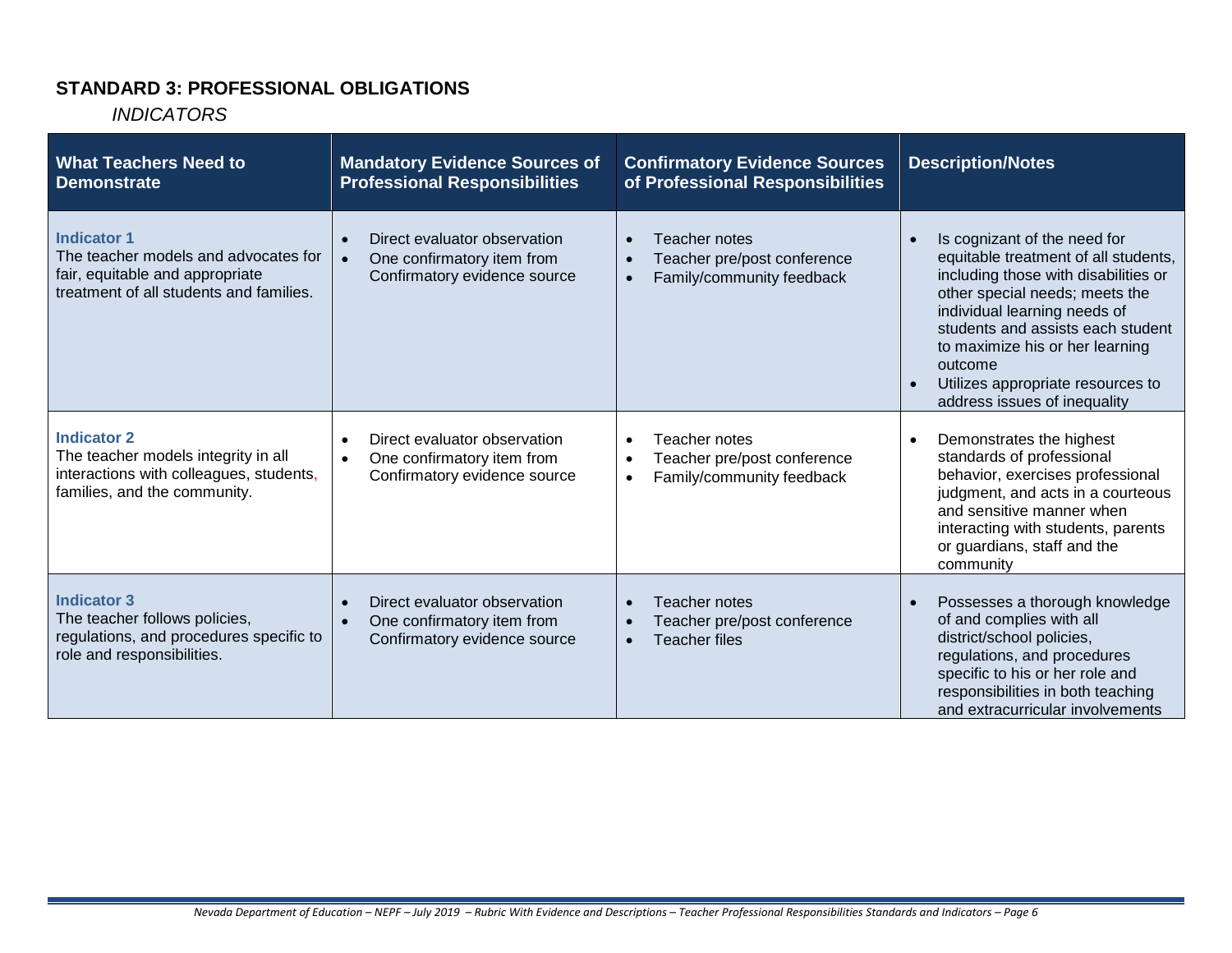## **STANDARD 3: PROFESSIONAL OBLIGATIONS**

*PERFORMANCE LEVELS*

| Indicator 1<br>The teacher models and advocates for fair,<br>equitable and appropriate treatment of all<br>students and families.                                                                                                                                                                                                                       | <b>Indicator 2</b><br>The teacher models integrity in all<br>interactions with colleagues, students,<br>families, and the community.                                                                                                                                                                                     | <b>Indicator 3</b><br>The teacher follows policies, regulations,<br>and procedures specific to role and<br>responsibilities.                                                                                                                                        |
|---------------------------------------------------------------------------------------------------------------------------------------------------------------------------------------------------------------------------------------------------------------------------------------------------------------------------------------------------------|--------------------------------------------------------------------------------------------------------------------------------------------------------------------------------------------------------------------------------------------------------------------------------------------------------------------------|---------------------------------------------------------------------------------------------------------------------------------------------------------------------------------------------------------------------------------------------------------------------|
| Level 4<br>Teacher models and advocates for fair, equitable,<br>and appropriate treatment of all students and<br>families, and works with other staff and community<br>members to apply similar positive beliefs and<br>behaviors toward students and families. The teacher<br>finds and uses appropriate resources to address<br>issues of inequality. | <b>Level 4</b><br>Teacher demonstrates and models the highest level<br>of integrity (e.g. ethical standards of the profession)<br>in all interactions with students, families, colleagues,<br>and the community. The teacher takes an active role<br>in ensuring that students and staff treat others with<br>integrity. | <b>Level 4</b><br>Teacher takes a leadership role in developing<br>and/or enacting school- and district-level policy,<br>regulations, and procedures, and follows all policies,<br>regulations, and procedures specific to his or her<br>role and responsibilities. |
| Level 3<br>Teacher models and advocates for fair, equitable,<br>and appropriate treatment of all students and<br>families. The teacher discusses issues of equity and<br>diversity with students and staff members. The<br>teacher finds some appropriate resources to<br>address issues of inequality.                                                 | Level 3<br>Teacher demonstrates and models a high level of<br>integrity (e.g. ethical standards of the profession) in<br>all interactions with students, families, colleagues,<br>and the community.                                                                                                                     | <b>Level 3</b><br>Teacher follows all policies, regulations, and<br>procedures specific to his or her role and<br>responsibilities.                                                                                                                                 |
| Level 2<br>Teacher indicates an awareness of the need to treat<br>all students fairly and equitably, but is inconsistent in<br>how he or she communicates, models, and<br>advocates for addressing the diverse needs of<br>students and families.                                                                                                       | Level 2<br>Teacher demonstrates a minimal level of integrity<br>(e.g. ethical standards of the profession) with<br>students, families, colleagues, and the community,<br>such that the teacher behaviors minimally match<br>ethics of the profession.                                                                    | <b>Level 2</b><br>Teacher follows most policies, regulations, and<br>procedures specific to his or her role and<br>responsibilities.                                                                                                                                |
| <b>Level 1</b><br>Teacher appears unaware of the need to treat all<br>students and families fairly, equitably, and<br>appropriately. The teacher does not advocate or<br>rarely advocates for or communicates the need to<br>address diverse needs of students and ignores<br>signs of unequal treatment.                                               | Level 1<br>Teacher demonstrates little integrity (e.g. ethical<br>standards of the profession) with students, families,<br>colleagues, and the community.                                                                                                                                                                | <b>Level 1</b><br>Teacher demonstrates little effort to follow policies,<br>regulations, and/or procedures related to his or her<br>role and responsibilities.                                                                                                      |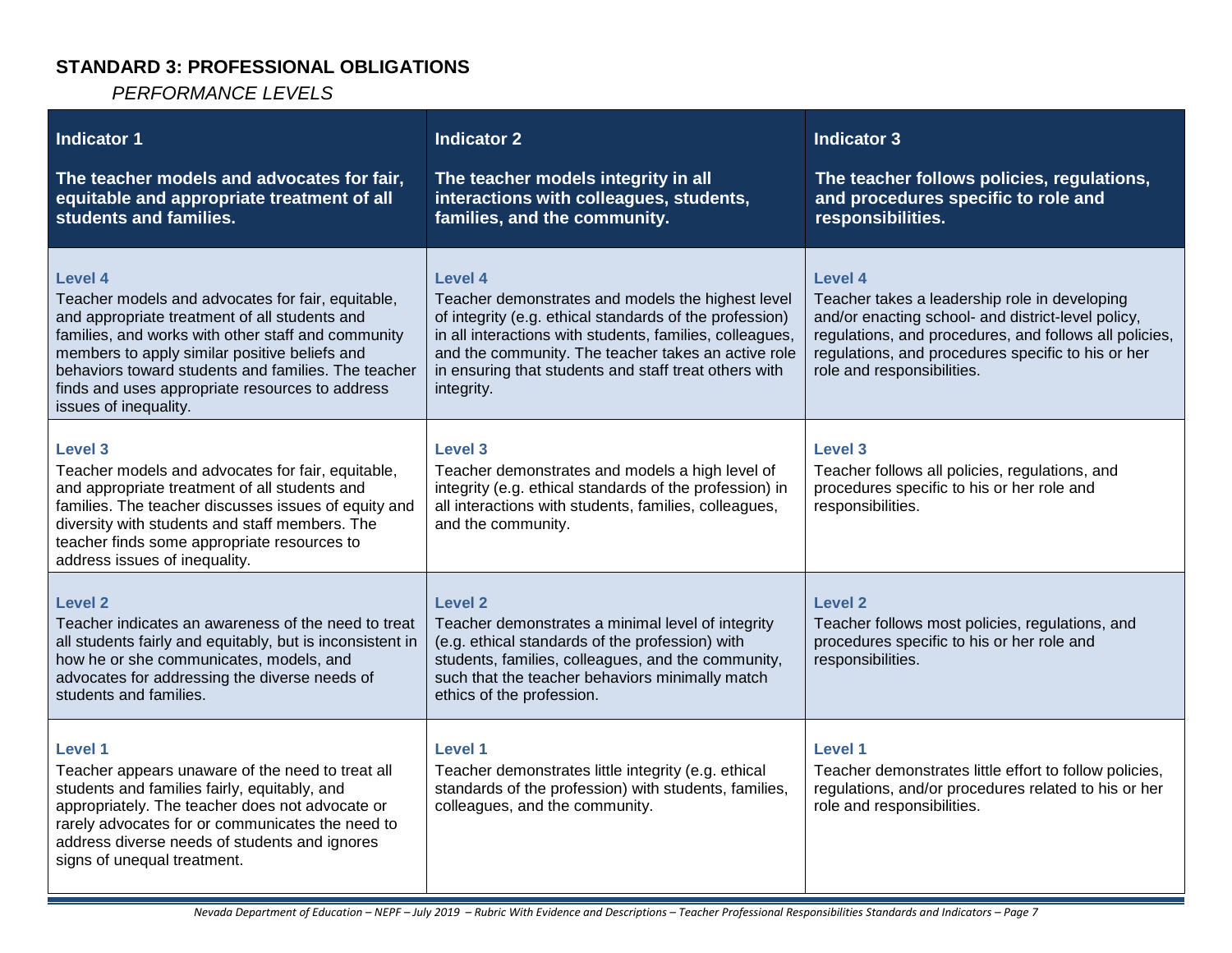## **STANDARD 4: FAMILY ENGAGEMENT**

| <b>What Teachers Need to</b><br><b>Demonstrate</b>                                                                                                                                                                                                                                                         | <b>Mandatory Evidence</b><br><b>Sources of Professional</b><br><b>Responsibilities</b>                                  | <b>Confirmatory Evidence</b><br><b>Sources of Professional</b><br><b>Responsibilities</b>                                | <b>Description/Notes</b>                                                                                                                                                                                                                                                                                                                                                                                                                                                                                                                                   |
|------------------------------------------------------------------------------------------------------------------------------------------------------------------------------------------------------------------------------------------------------------------------------------------------------------|-------------------------------------------------------------------------------------------------------------------------|--------------------------------------------------------------------------------------------------------------------------|------------------------------------------------------------------------------------------------------------------------------------------------------------------------------------------------------------------------------------------------------------------------------------------------------------------------------------------------------------------------------------------------------------------------------------------------------------------------------------------------------------------------------------------------------------|
| <b>Indicator 1</b><br>The teacher regularly facilitates two-<br>way communication with parents and<br>guardians, using available tools that<br>are responsive to their language<br>needs, and includes parent/guardian<br>requests and insights about the<br>goals of instruction and student<br>progress. | Direct evaluator observation<br>One confirmatory item from<br>Confirmatory evidence<br>source                           | Teacher notes<br>$\bullet$<br>Teacher pre/post conference<br>$\bullet$<br>Parent/Family/Student<br>feedback              | Develops relationships with parents and<br>guardians to acquire an understanding of the<br>students' lives outside of the school in a<br>professional manner that is fair and equitable<br>Solicits/uses information from families about<br>$\bullet$<br>their children's learning style, strengths, and<br>needs<br>Communicates academic and/or behavioral<br>concerns to families in order to develop<br>collaborative solutions<br>Uses a variety of communication modes to<br>effectively communicate with a diverse<br>student population            |
| <b>Indicator 2</b><br>The teacher values, respects,<br>welcomes, and encourages students<br>and families, of all diverse cultural<br>backgrounds, to become active<br>members of the school and views<br>them as valuable assets to student<br>learning.                                                   | Direct evaluator observation<br>$\bullet$<br>One confirmatory item from<br>$\bullet$<br>Confirmatory evidence<br>source | Teacher notes<br>$\bullet$<br>Teacher pre/post conference<br>$\bullet$<br>Parent/Family/Student<br>$\bullet$<br>feedback | Performs duties professionally, efficiently and<br>$\bullet$<br>effectively with honesty, integrity and fairness<br>Works effectively with parents/guardians and<br>$\bullet$<br>other members of the community from diverse<br>home and community situations and seeks to<br>develop cooperative partnerships in order to<br>promote student learning and well being<br>Encourages parents/guardians to come into<br>school or the classroom as volunteers or<br>experts, to attend school events, and to be<br>actively involved in the school community |
| <b>Indicator 3</b><br>The teacher informs and connects<br>families and students to<br>opportunities and services according<br>to student needs.                                                                                                                                                            | Direct evaluator observation<br>One confirmatory item from<br>$\bullet$<br>Confirmatory evidence<br>source              | Teacher notes<br>$\bullet$<br>Teacher pre/post conference<br>$\bullet$<br>Parent/Family/Student<br>$\bullet$<br>feedback | Identifies and uses district/school resources<br>$\bullet$<br>to enhance student learning<br>Provide information to families about<br>$\bullet$<br>participating in their child's education.<br>Identifies and uses community resources to<br>enhance student learning and to provide<br>opportunities to explore career opportunities                                                                                                                                                                                                                     |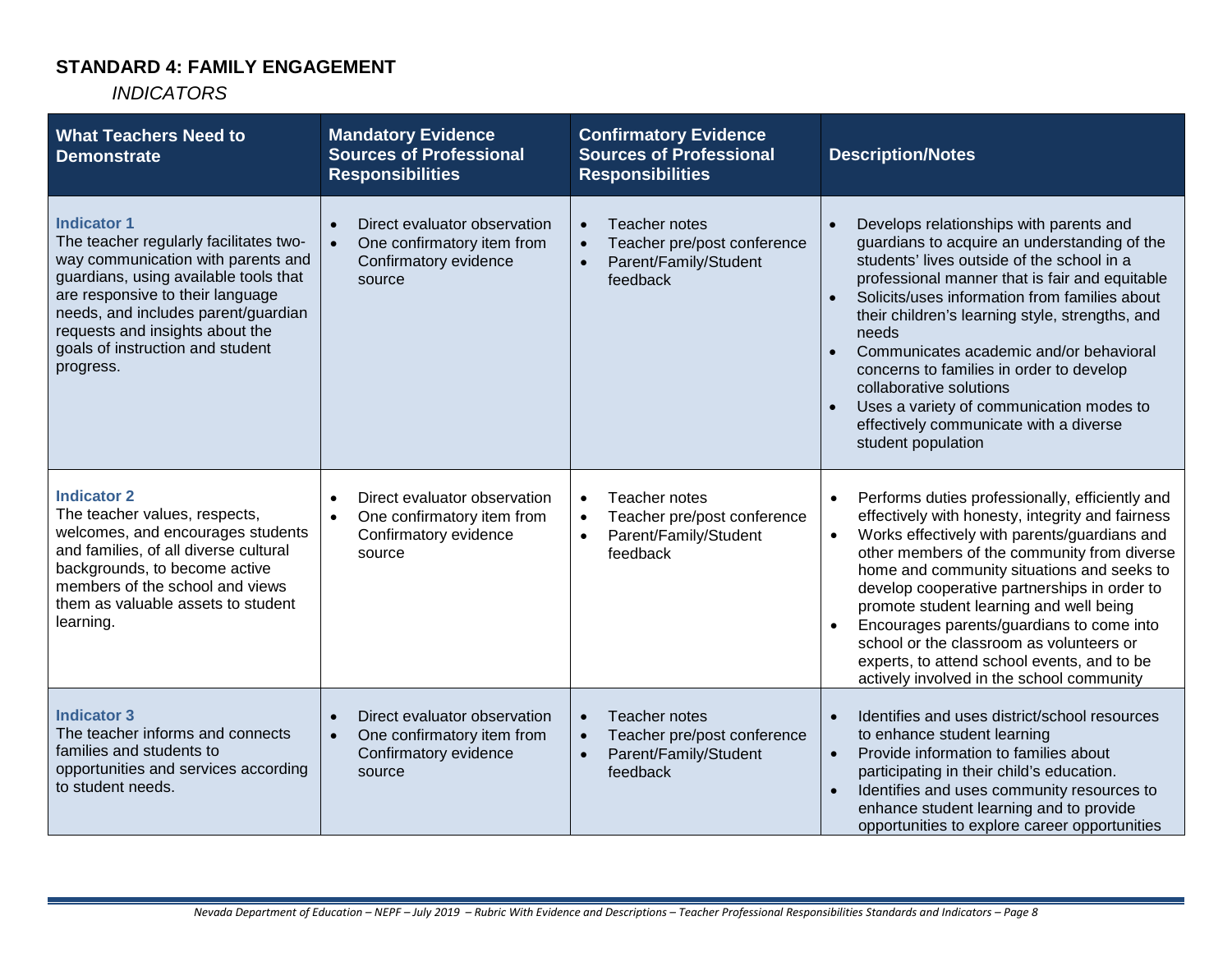### **STANDARD 4: FAMILY ENGAGEMENT**

*PERFORMANCE LEVELS*

| <b>Indicator 1</b><br>The teacher regularly facilitates two-way<br>communication with parents and guardians,<br>using available tools that are responsive to<br>their language needs, and includes<br>parent/guardian requests and insights<br>about the goals of instruction and student<br>progress.                                                                                                                                       | <b>Indicator 2</b><br>The teacher values, respects, welcomes,<br>and encourages students and families, of all<br>diverse cultural backgrounds, to become<br>active members of the school and views<br>them as valuable assets to student learning.                                                                                                                                                                                                                             | <b>Indicator 3</b><br>The teacher informs and connects families<br>and students to opportunities and services<br>according to student needs.                                                                         |
|----------------------------------------------------------------------------------------------------------------------------------------------------------------------------------------------------------------------------------------------------------------------------------------------------------------------------------------------------------------------------------------------------------------------------------------------|--------------------------------------------------------------------------------------------------------------------------------------------------------------------------------------------------------------------------------------------------------------------------------------------------------------------------------------------------------------------------------------------------------------------------------------------------------------------------------|----------------------------------------------------------------------------------------------------------------------------------------------------------------------------------------------------------------------|
| Level 4<br>Teacher facilitates two-way communication on a<br>regular basis with parents/guardians about the goals<br>of instruction and student progress, using available<br>tools that are responsive to the needs of the<br>parents'/guardians' language. The teacher actively<br>seeks to learn from parents/guardians' requests and<br>insights, and incorporates feedback into instruction<br>and communication on student progress.    | Level 4<br>Teacher frequently facilitates discussions with<br>colleagues on how to improve communication with<br>all parents/ guardians and how to welcome and<br>encourage all parents/guardians and their students<br>to become more active members of the school<br>community. The teacher frequently encourages<br>parents/guardians to come into classrooms as<br>volunteers or experts, to attend school events, and<br>to engage in other ways in the school community. | Level 4<br>Teacher takes an active leadership role within the<br>school in helping families and students throughout<br>the school connect to a variety of services or<br>opportunities based on the students' needs. |
| Level 3<br>Teacher facilitates two-way communication on a<br>regular basis with parents/guardians about the goals<br>of instruction and student progress, using available<br>tools that are responsive to the needs of the<br>parents'/guardians' language. The teacher listens to<br>parents'/guardians' requests and insights, and<br>makes some effort to incorporate feedback into<br>instruction and communication on student progress. | Level 3<br>Teacher welcomes all parents/guardians and<br>students to become more active members of the<br>school community. The teacher encourages<br>parents/guardians to come into classrooms as<br>volunteers or experts and attend school events.                                                                                                                                                                                                                          | Level <sub>3</sub><br>Teacher regularly helps his or her students and their<br>families connect to a variety of services or<br>opportunities based on students' needs.                                               |
| <b>Level 2</b><br>Teacher attempts to communicate with<br>parents/guardians on a regular basis about the<br>instructional program and/or student progress, but is<br>not responsive to language needs and does not<br>attempt to include the parents'/guardians' insights<br>and requests into instruction and communication on<br>student progress.                                                                                         | <b>Level 2</b><br>Teacher is welcoming to parents/guardians but<br>infrequently encourages them and their students to<br>become active members of the school community.<br>The teacher offers little or no guidance to<br>parents/guardians on ways in which they can<br>participate.                                                                                                                                                                                          | <b>Level 2</b><br>Teacher sporadically helps his or her students and<br>their families connect to services or opportunities<br>based on students' needs.                                                             |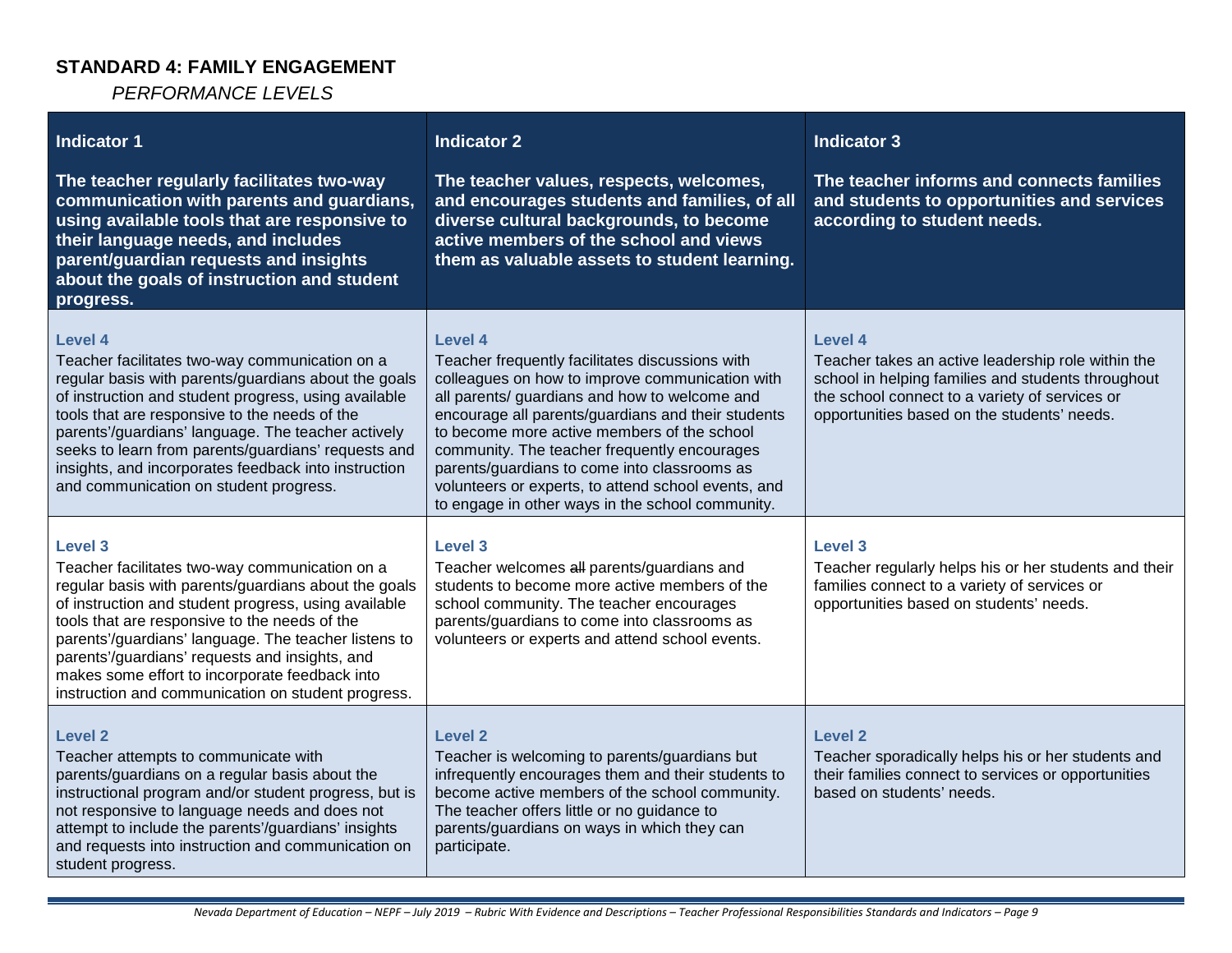| Indicator 1<br>The teacher regularly facilitates two-way<br>communication with parents and guardians,<br>using available tools that are responsive to<br>their language needs, and includes<br>parent/guardian requests and insights<br>about the goals of instruction and student<br>progress. | Indicator 2<br>The teacher values, respects, welcomes,<br>and encourages students and families, of all<br>diverse cultural backgrounds, to become<br>active members of the school and views<br>them as valuable assets to student learning. | <b>Indicator 3</b><br>The teacher informs and connects families<br>and students to opportunities and services<br>according to student needs. |
|-------------------------------------------------------------------------------------------------------------------------------------------------------------------------------------------------------------------------------------------------------------------------------------------------|---------------------------------------------------------------------------------------------------------------------------------------------------------------------------------------------------------------------------------------------|----------------------------------------------------------------------------------------------------------------------------------------------|
| Level 1<br>Teacher makes little or no attempt to communicate<br>with parents/guardians about the instructional<br>program or student progress.                                                                                                                                                  | Level 1<br>Teacher is cordial to parents/guardians when they<br>are in the building, but makes little attempt to get<br>them or their students to become active members of<br>the school community.                                         | <b>Level 1</b><br>Teacher rarely helps families and students connect<br>to services or opportunities.                                        |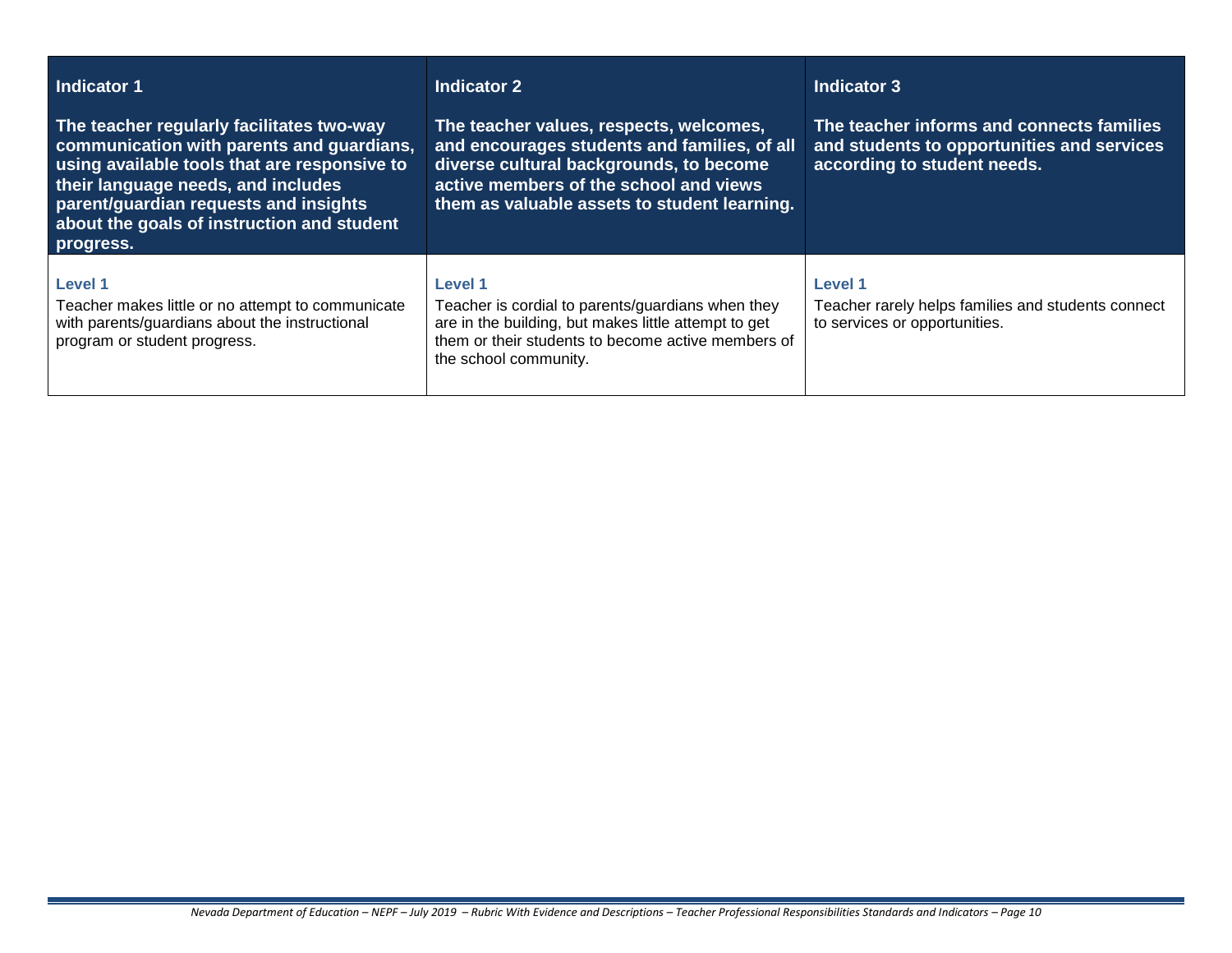## **STANDARD 5: STUDENT PERCEPTION**

| <b>What Teachers Need to</b><br><b>Demonstrate</b>                                                                                | <b>Mandatory Evidence</b><br><b>Sources of Professional</b><br><b>Responsibilities</b>                              | <b>Confirmatory Evidence</b><br><b>Sources of Professional</b><br><b>Responsibilities</b>                                                              | <b>Description/Notes</b>                                                                                                                                                                                                                                                                                                                                                                           |
|-----------------------------------------------------------------------------------------------------------------------------------|---------------------------------------------------------------------------------------------------------------------|--------------------------------------------------------------------------------------------------------------------------------------------------------|----------------------------------------------------------------------------------------------------------------------------------------------------------------------------------------------------------------------------------------------------------------------------------------------------------------------------------------------------------------------------------------------------|
| <b>Indicator 1</b><br>The students report that the<br>teacher helps them learn.                                                   | <b>Student Interview</b><br>$\bullet$<br>One confirmatory item<br>$\bullet$<br>from Confirmatory<br>evidence source | <b>Teacher Notes</b><br>$\bullet$<br>Teacher pre/post<br>conference<br>Direct observation<br>$\bullet$<br><b>Student Interview/Survey</b>              | Designs a classroom rich in multicultural resources;<br>creates lessons that incorporate these resources into<br>instruction<br>Establishes routines to meet group/individual needs and to<br>$\bullet$<br>maximize engaged student -learning time<br>Provides opportunities for students to self-regulate their<br>$\bullet$<br>own learning and to problem solve prior to pursuing<br>assistance |
| <b>Indicator 2</b><br>The students report that the<br>teacher creates a safe and<br>supportive learning<br>environment.           | <b>Student Interview</b><br>$\bullet$<br>One confirmatory item<br>$\bullet$<br>from Confirmatory<br>evidence source | <b>Teacher Notes</b><br>$\bullet$<br>Teacher pre/post<br>$\bullet$<br>conference<br>Direct observation<br>$\bullet$<br><b>Student Interview/Survey</b> | Creates a classroom atmosphere that fosters students<br>$\bullet$<br>using each other as sources of knowledge, listening to,<br>and showing respect for others' contributions<br>Encourages all students to participate in class discussion<br>$\bullet$<br>and to take risks in the learning process<br>Involves students in setting classroom standards<br>$\bullet$                             |
| <b>Indicator 3</b><br>The students report that the<br>teacher cares about them as<br>individuals and their goals or<br>interests. | <b>Student Interview</b><br>$\bullet$<br>One confirmatory item<br>$\bullet$<br>from Confirmatory<br>evidence source | <b>Teacher Notes</b><br>$\bullet$<br>Teacher pre/post<br>conference<br>Direct observation<br>$\bullet$<br><b>Student Interview/Survey</b>              | Builds positive interpersonal relationships with students.<br>Promotes positive interpersonal relationships among<br>students<br>Communicates the following messages:<br>You can do it<br>$\Omega$<br>Effective effort leads to achievement<br>$\Omega$<br>Assists students in setting learning goals and self-<br>monitoring their own progress                                                   |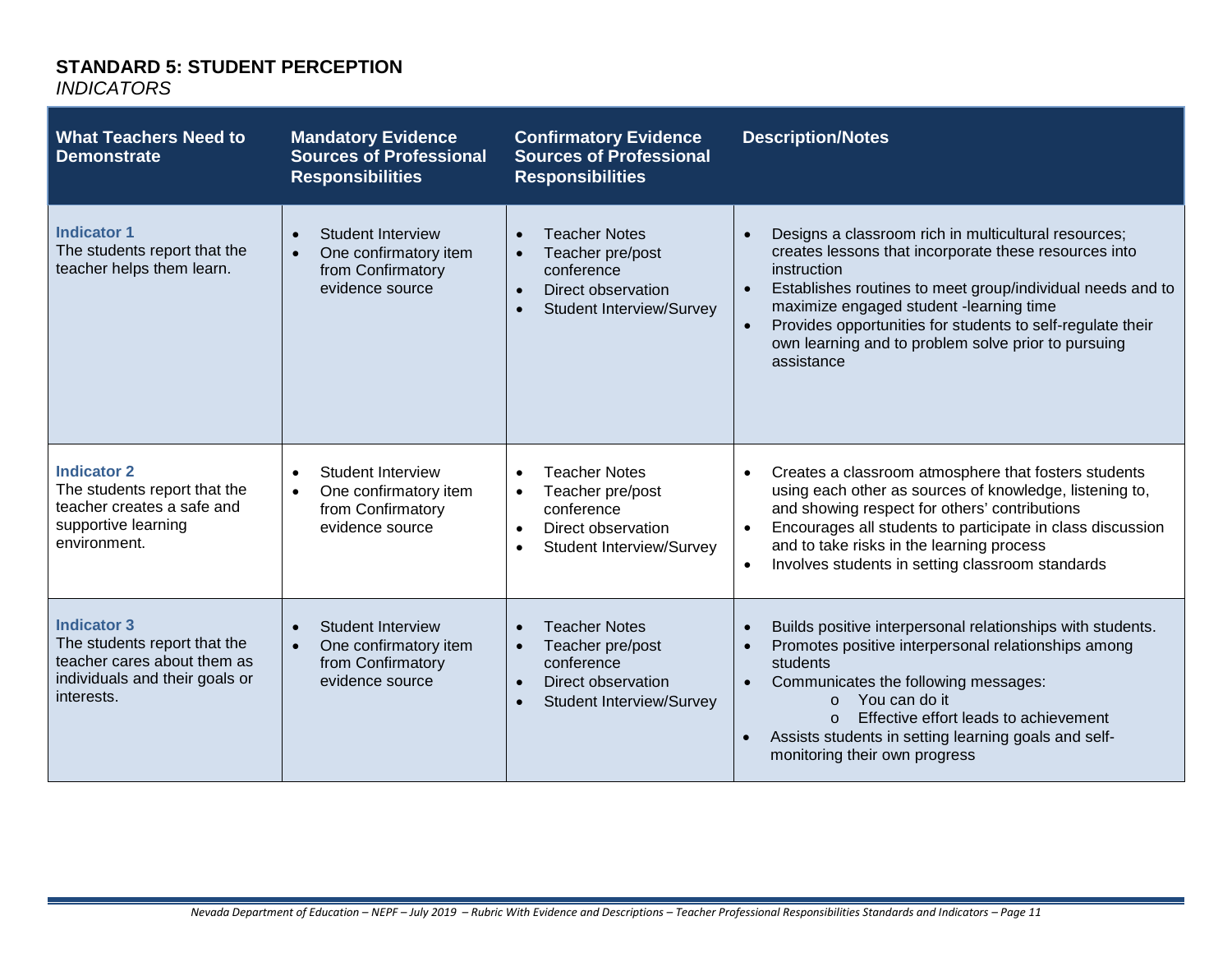#### **STANDARD 5: STUDENT PERCEPTION** *PERFORMANCE LEVELS*

| <b>Indicator 1</b><br>The students report that the teacher helps<br>them learn.                                                                                                                                                                                                 | <b>Indicator 2</b><br>The students report that the teacher creates<br>a safe and supportive learning environment.                                                                                                                               | <b>Indicator 3</b><br>The students report that the teacher cares<br>about them as individuals and their goals or<br>interests.                                                                                                                            |
|---------------------------------------------------------------------------------------------------------------------------------------------------------------------------------------------------------------------------------------------------------------------------------|-------------------------------------------------------------------------------------------------------------------------------------------------------------------------------------------------------------------------------------------------|-----------------------------------------------------------------------------------------------------------------------------------------------------------------------------------------------------------------------------------------------------------|
| <b>Level 4</b><br>Students report that the teacher continually supports<br>self-regulated learning and is responsive to any<br>need for assistance. The students indicate that the<br>teacher encourages and expects students to<br>problem solve prior to pursuing assistance. | Level 4<br>Students report that the teacher maintains a safe<br>and supportive learning environment. The students<br>indicate the teacher empowers students to have a<br>role in maintaining a positive learning environment.                   | <b>Level 4</b><br>Students report that the teacher respects them and<br>shows concern for their individual background,<br>interests, and progress. The students indicate that<br>the teacher encourages, expects, and honors<br>student self-advocacy.    |
| <b>Level 3</b><br>Students report that the teacher is often responsive<br>and available to answer questions and/or to provide<br>clarity concerning content. The students indicate<br>that the teacher often encourages and supports self-<br>regulated learning.               | <b>Level 3</b><br>Students report that the teacher maintains a safe<br>and supportive learning environment. The students<br>indicate that the teacher encourages students to<br>take a role in maintaining a positive learning<br>environment.  | <b>Level 3</b><br>Students report that the teacher respects them and<br>shows concern for their individual background,<br>interests, and progress. The students indicate that<br>the teacher often respects and honors student self-<br>advocacy.         |
| <b>Level 2</b><br>Students report that the teacher is sometimes<br>responsive and available to answer questions<br>and/or provide clarity, but assistance is not always<br>helpful.                                                                                             | <b>Level 2</b><br>Students report that the teacher mostly maintains a<br>safe and supportive learning environment. The<br>students indicate that the teacher has primary<br>responsibility for maintaining a positive classroom<br>environment. | <b>Level 2</b><br>Students report that the teacher mostly respects<br>them and shows concern for their individual<br>background, interests, and progress. The students<br>indicates that the teacher rarely respects and<br>honors student self-advocacy, |
| Level 1<br>Students report that the teacher is not or rarely<br>responsive and available to answer questions<br>and/or to provide clarity. Students report that when<br>the teacher does respond, it is not at all or rarely<br>helpful.                                        | <b>Level 1</b><br>Students report that the teacher does not or rarely<br>maintains a safe and supportive learning<br>environment. The students indicate that the students<br>play no role in maintaining a positive classroom<br>environment.   | Level 1<br>Students report that the teacher does not or rarely<br>respects them and shows concern for their<br>individual background, interests, and progress.<br>Students indicate that self-advocacy is not<br>respected and honored.                   |